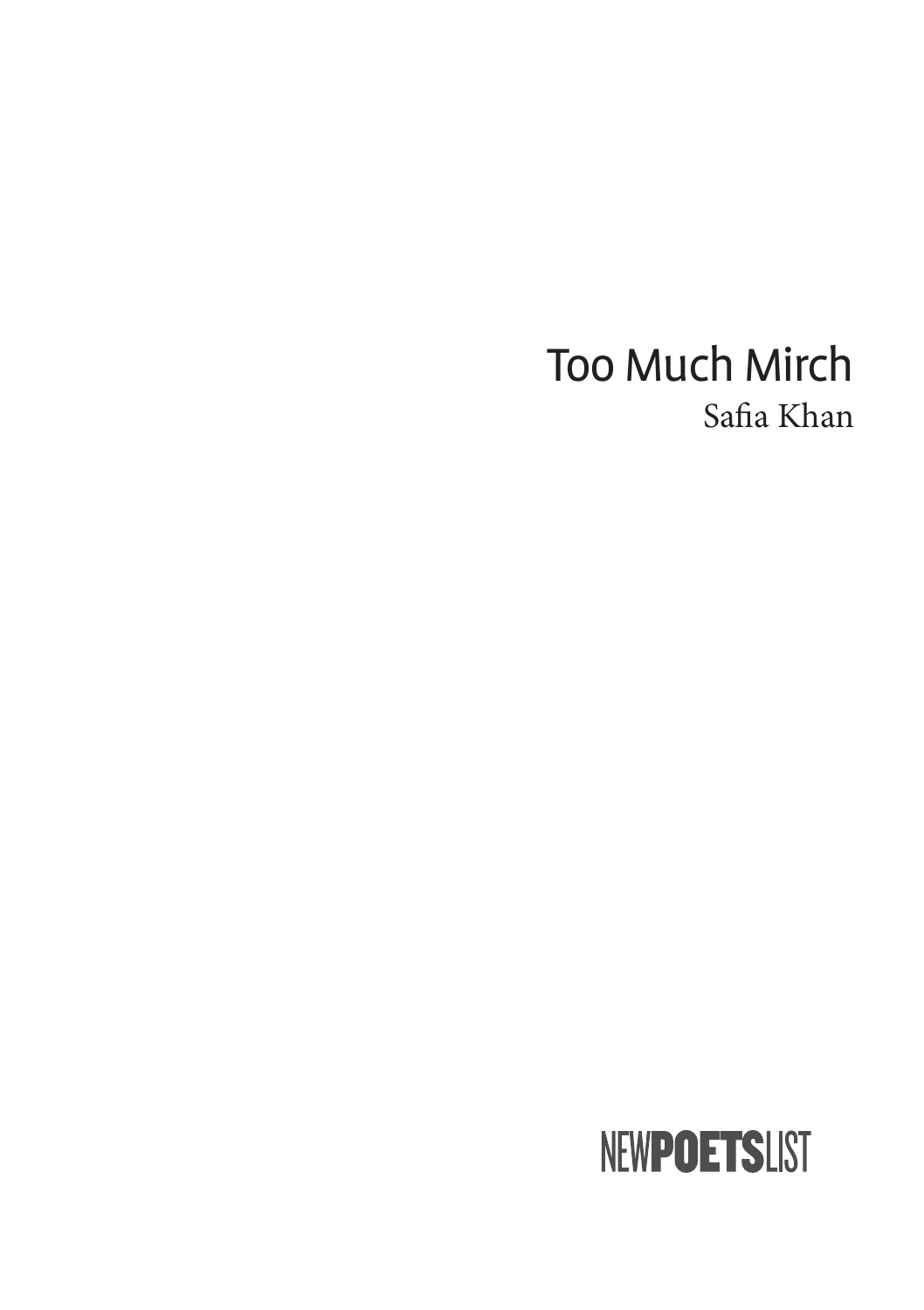# the poetry business

Published 2022 by New Poets List An imprint of The Poetry Business Campo House, 54 Campo Lane, Sheffield S1 2EG

Copyright © Safia Khan 2022 All Rights Reserved

ISBN 978-1-914914-24-9 eBook ISBN 978-1-914914-25-6 Typeset by The Poetry Business Printed by Biddles, Sheffield

Smith|Doorstop Books are a member of Inpress: www.inpressbooks.co.uk

Distributed by IPS UK, 1 Deltic Avenue, Rooksley, Milton Keynes MK13 8LD

The Poetry Business gratefully acknowledges the support of Arts Council England.

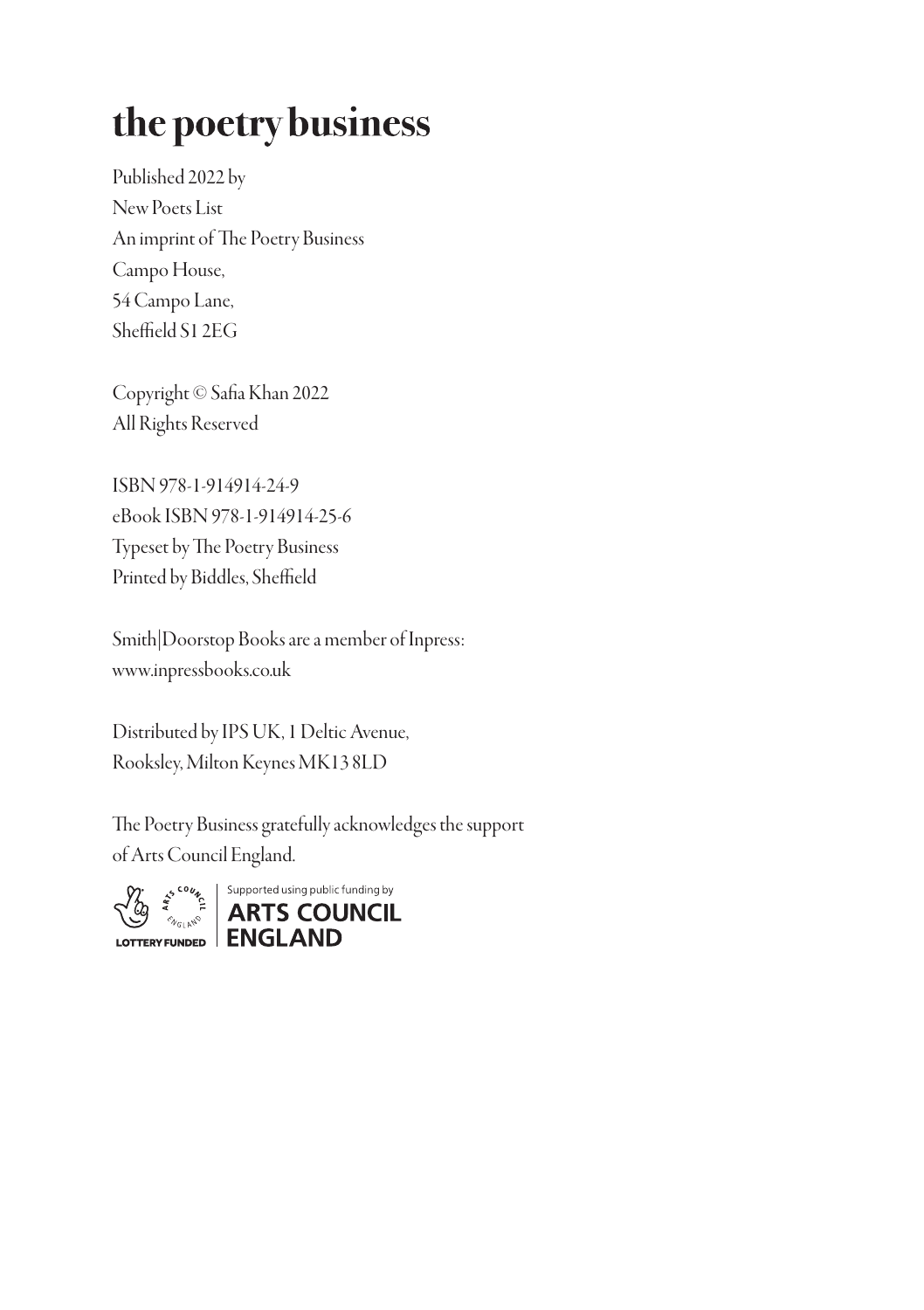## *Contents*

| 5  | Home Invasion                         |
|----|---------------------------------------|
| 6  | Debbie                                |
| 7  | Dave                                  |
| 8  | On Placement                          |
| 10 | Dissection Room: Reproductive Anatomy |
| 11 | Aunty                                 |
| 12 | Uncle                                 |
| 13 | Religious Education                   |
| 15 | <b>Birthday Party</b>                 |
| 17 | <b>Painting Faces</b>                 |
| 19 | River                                 |
| 20 | Umma's Kitchen                        |
| 21 | Nanny's Tupperware                    |
| 22 | For Poppo                             |
| 23 | Asr Prayer                            |
| 25 | Fresh Off the Boat                    |
| 26 | Timeline                              |
| 28 | The last man on Earth                 |
| 30 | <b>Taxi Driver</b>                    |
| 31 | Breakfast with Nanny                  |
| 32 | But where are you <i>really</i> from? |
| 33 | Ghazal                                |
| 34 | Third Date                            |
| 35 | Honeymoon for One                     |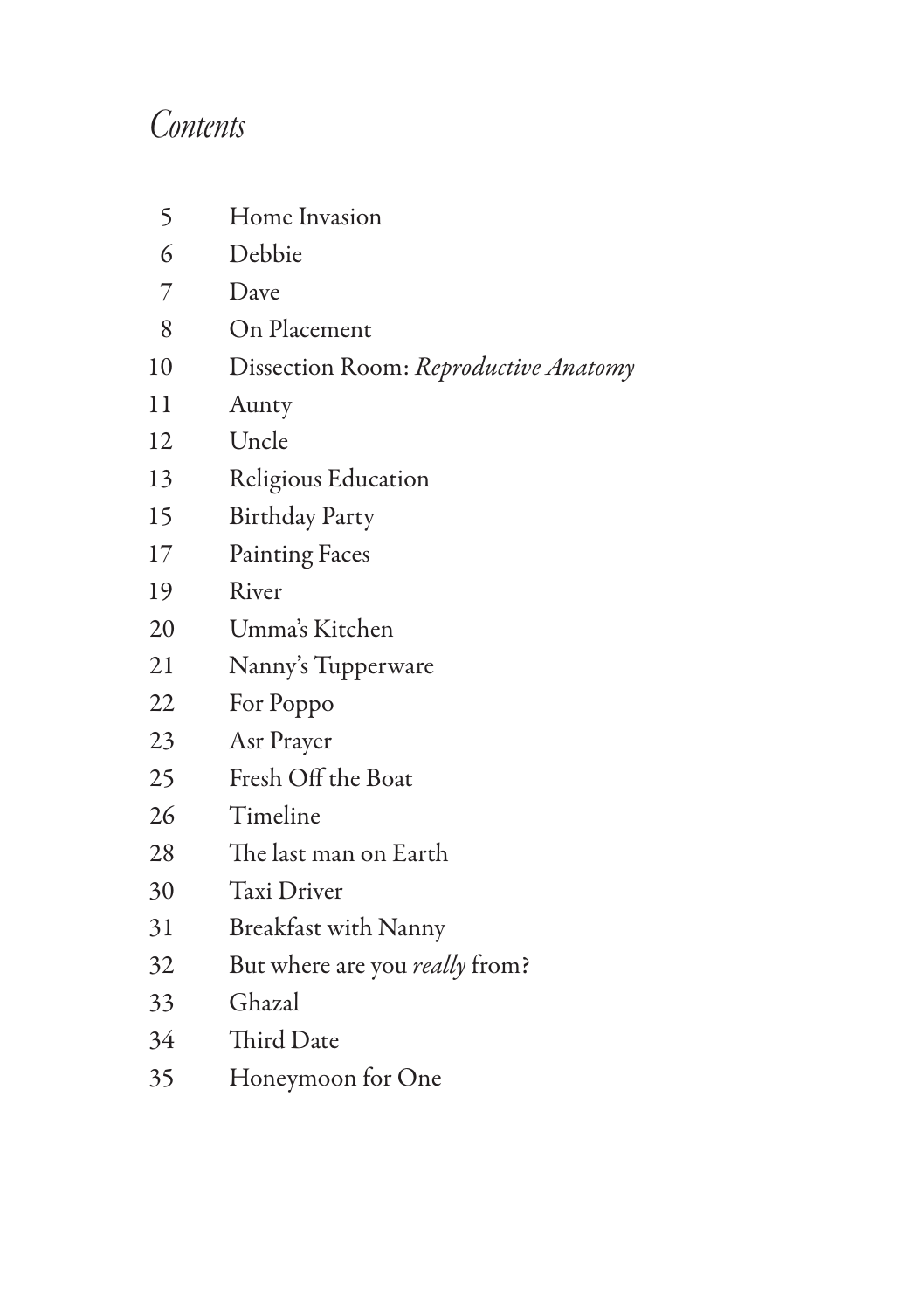For Mum and Abu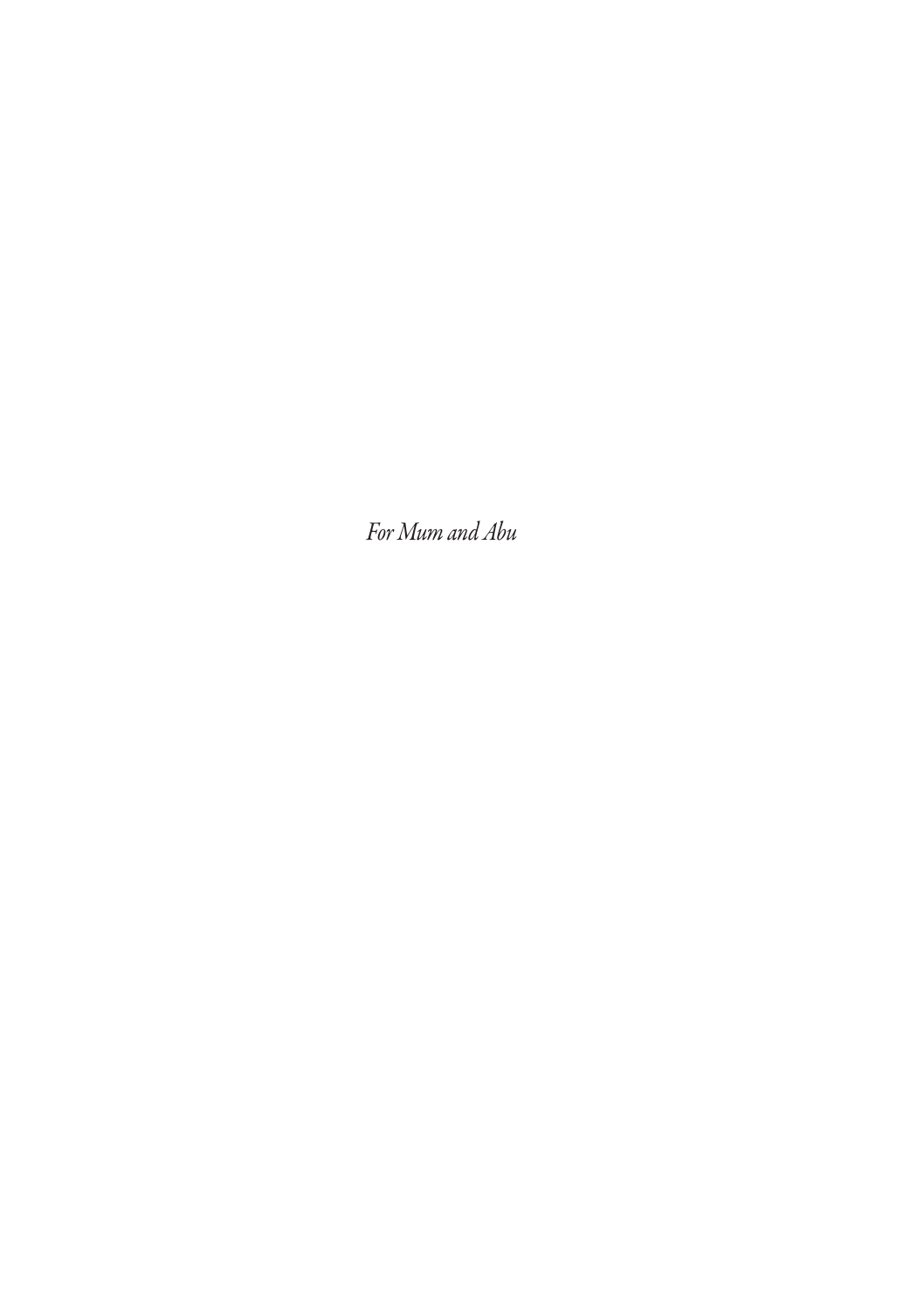#### *Home In*v*asion*

Salaam, come in! Please could you take off your shoes? Don't mind the shrapnel studding the carpet, we keep slippers for guests.

Careful – we're always tripping over landmines on the staircase. In fact, we've blown ourselves to bits

so many times, we started hanging our limbs on the washing line. Here's the fridge, feel free to help yourself,

there's pilau rice in ice cream tubs, and fresh hand grenades in cling film. If you want to dry your hands,

use the caliphate flag next to the oven gloves, we're out of kitchen towel. You probably can't even hear me over the bloody vacuum,

someone's always trying to hoover another war from under the carpet. If you're cold, I can bring you a vest,

but remember, no sudden movements! Sorry about the alarm, it's automatic – goes off every time there's an intruder.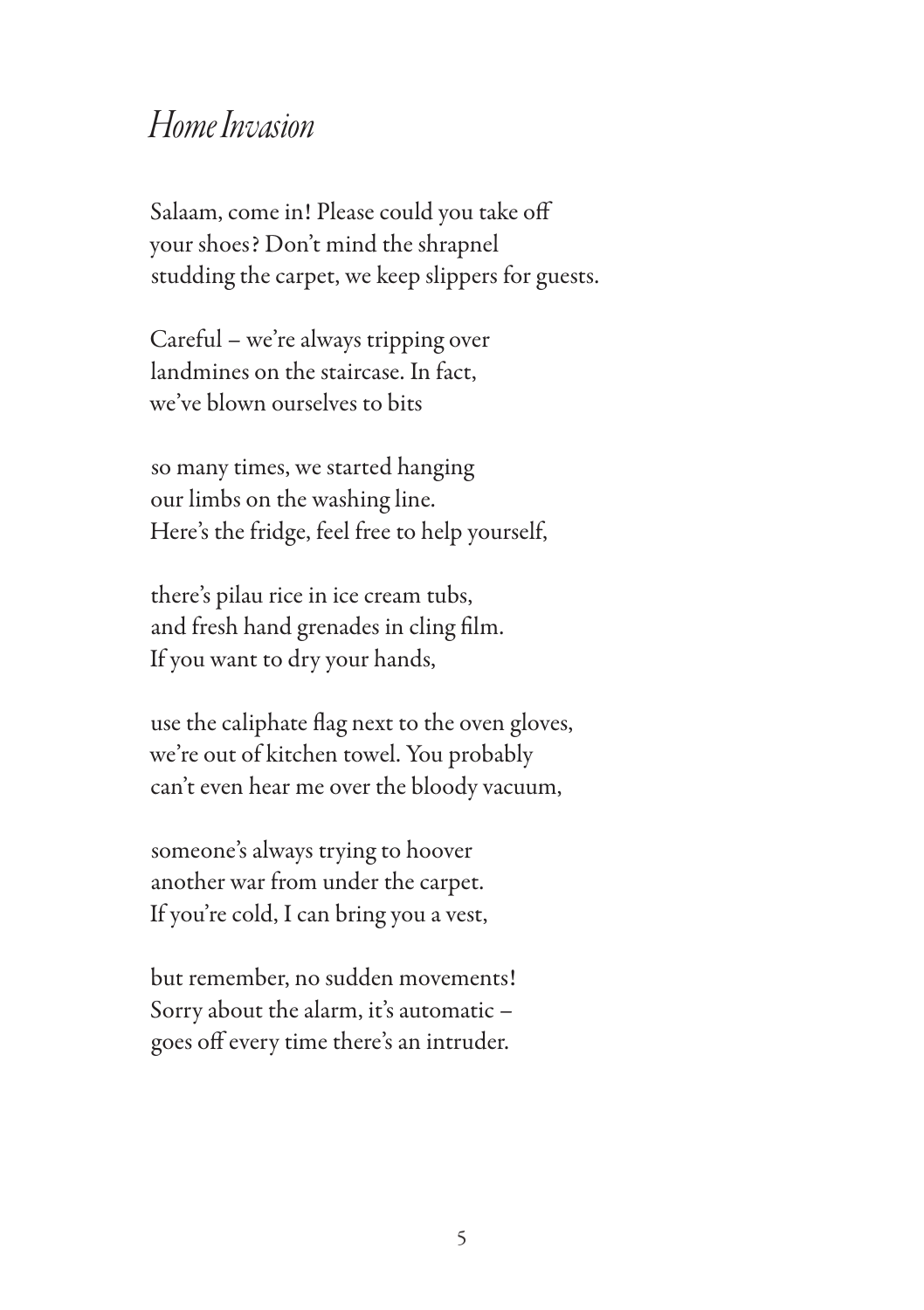### *Debbie*

Debbie follows the pampered cat when it comes to love. She pulls the skin taut around her temples, tells me to train as a plastic surgeon every time she sees me. The envy of Rumpelstiltskin, her scissors spin split ends into silk. She once gave the moon a blue rinse for free. Botox is scaffolding for her surprised eyebrows. Some pearls only Debbie can gift: *all colours are a matter of opinion, especially caramel. You only get one lightning bolt lo*v*e. Karma will get that nail technician, believe you me*. She is clearing her afternoon to attend a Brexit rally. She is closing the shutters to give her hijabis some privacy. (Debbie knows layers better than most). I think she's f\*cking up my fringe, but who am I to tell her? This is Debbie's world, we're all just living in it.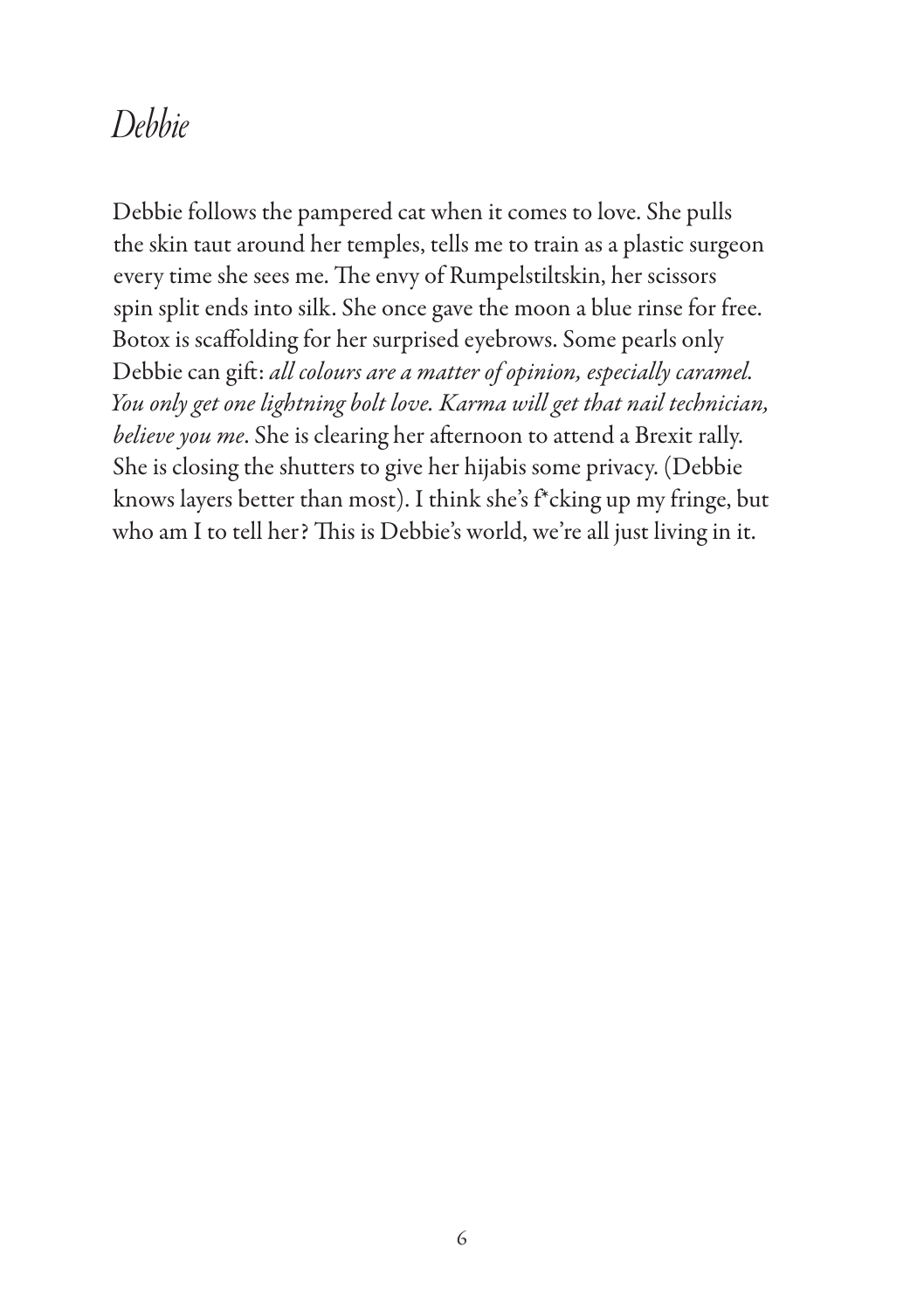### *Dissection Room:* Reproductive Anatomy

The demonstrator is using a kebab skewer to scrape past strings of yellowed muscle, tissue-paper intestines and shredded labia.

He's hovering above ovaries made raisins by formaldehyde. I am trying to focus on fibrous ligaments and their attachments,

but those wiry hairs are really disconcerting, and imaginary names for her haunted eggs jingle in my brain like tiny bells. Poor thing,

I wish she had been gifted to the maggots. They know how to butcher a body with reverence.